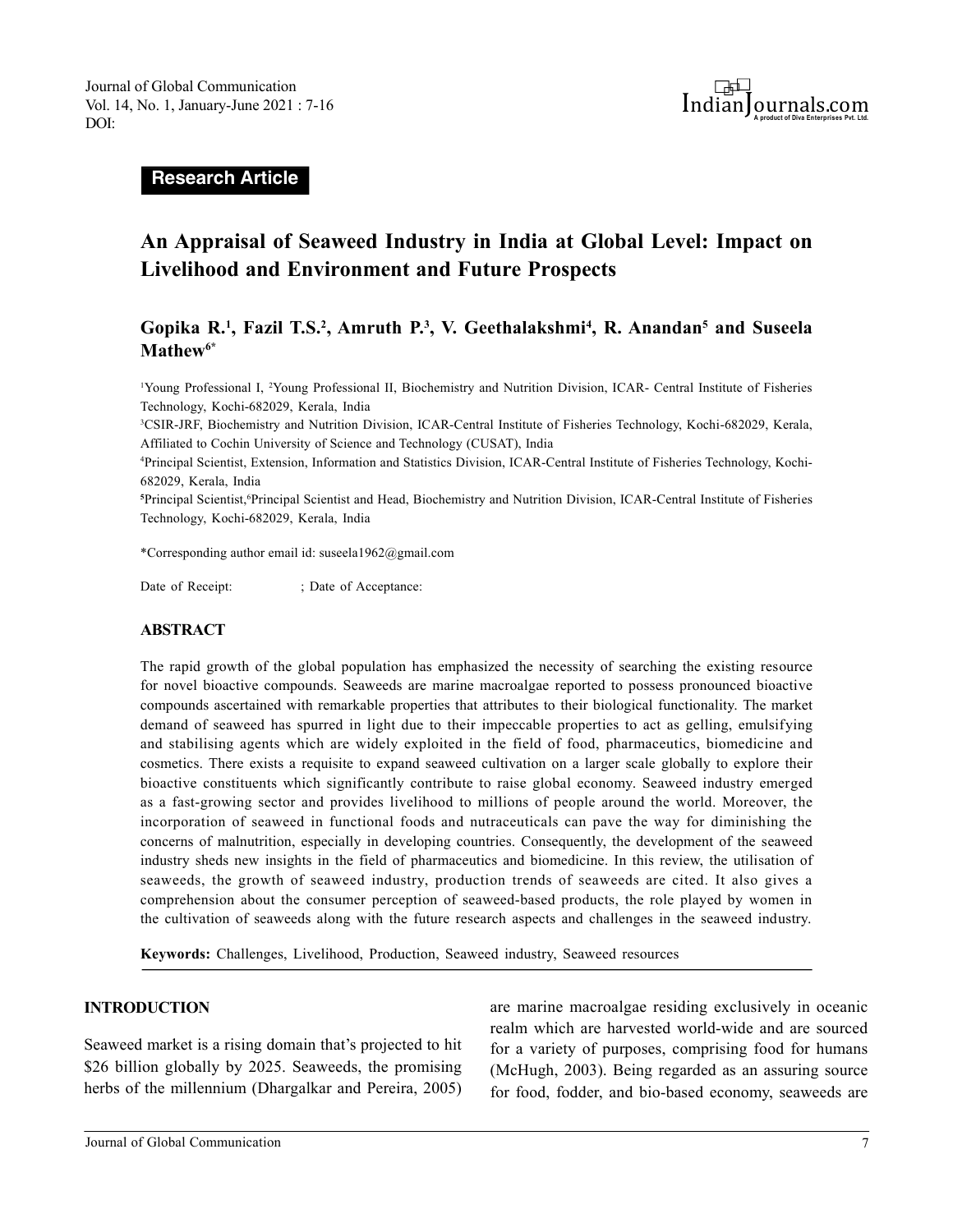utilised widely in the field of food, pharmaceutics, biomedicine and cosmetics industries. Being the primary producers in the ecosystem, they are ubiquitously distributed from the tropics to the polar. The four main classes of seaweeds include Chlorophyta (green algae), Phaeophyta (brown algae), Rhodophyta (red algae), and Cyanophyta (blue-green algae). Seaweeds provide a means of economic as well as ecological importance (Rameshkumar and Rajaram, 2019).

Seaweeds are one of the recent renewable sources as food, energy, chemicals and medicines. They act as an important resource of raw material for various diligences such as health food, medicines, pharmaceuticals, textiles, fertilizers and fodder. The main utilisation of seaweed is for the production of agar, alginates and carrageenan. The important polysaccharides extracted from seaweeds are agar, algin and carrageenan. Agar is extracted from red algae such as Gracilaria, Gelidium, Gelidiella and Pterocladia. Carrageenan is extracted from Eucheuma, Gigartina and Hypnea. Algin is obtained from brown algae like Sargassum and Turbinaria, Ascophyllum, Cystoseira, Laminaria, Macrocystis. These polysaccharides are found to have more than 200 industrial uses. Alginic acid, mannitol, laminarin, fucoidan and iodine are some of the chemicals commercially extracted from brown seaweeds. The alginates having an excellent range of viscosity, gelling properties and non-toxicity are used in the manufacture of the pharmaceuticals, cosmetics, paper and processed foods. Some of the substances extracted from red seaweeds include agar-agar, agarose and carrageenan which are used extensively in many industries. One of the greatest uses of agar is in the food preparation and as a purgative or as an outer cover of capsules in the pharmaceutical industry. Seaweeds are considered as one of the important marine living resources which occurs in the intertidal, shallow, and deep waters of the sea, up to 150m in depth and also in estuaries.

For centuries, seaweeds have been alleged only as a food source mainly for the coastal communities unaware of the wide range of properties and benefits possessed by the marine algae. But as time evolved both the medicinal

and industrial properties of seaweeds were perceived and they found a prominent position in many applications for human welfare. Apart from the various industrial uses, seaweeds possess a renowned place in improving the nutritional status of communities due to the richness in antioxidants, micronutrients, macronutrients and vitamin (B12, A, K) in higher concentrations than land plants. The protein content of the seaweeds varies from species to species. The brown seaweeds account for a lesser protein content whereas the green and red seaweeds have a higher protein content. In red seaweeds like *Palmaria palmata* (dulse) and *Porphyra tenera* (nori), it was found that 35 and 47% of the dry matter were composed of protein. Thus, these two species are used extensively and exploited to a great extent. Recent research points out new opportunities in the field of medicines associated with bioactive molecules extracted from seaweed. Being rich in minerals, vitamins, trace elements and bioactive substances, seaweeds are called the medicinal food of the 21st century.

#### **Seaweed Utilisation: A Historical Approach**

 In the seventeenth century, Japan marked the origin of intensive cultivation of seaweed when the rising demand could not be met by the supply of Nori (*Porphyra yezoensis*), a flat blade-like red seaweed which had been in use in Japan as a staple food source over two thousand years and more. The increased requirement for culture of seaweed was observed with development of the latest cultivation methods followed after World War II. The prevalent marine aquaculture industry in Japan is represented by the cultivation of Nori (*Porphyra yezoensis*). A value of US\$1.5 billion has been fetched for a total of 350,000 tons which were cultivated every year in Japan. the 1950s marked the cultivation of seaweeds in China. *Laminaria japonica* or the ribbon seaweed was among the first species to be cultivated in China. The production of them had risen from 62 tons in 1952 to a current harvest in excess of 3.5 million MT. Asia is considered as the leading producer of seaweeds in which about 80% is being funded by China, Korea and Japan. The Philippines and South East Asia (SEA) initiated the farming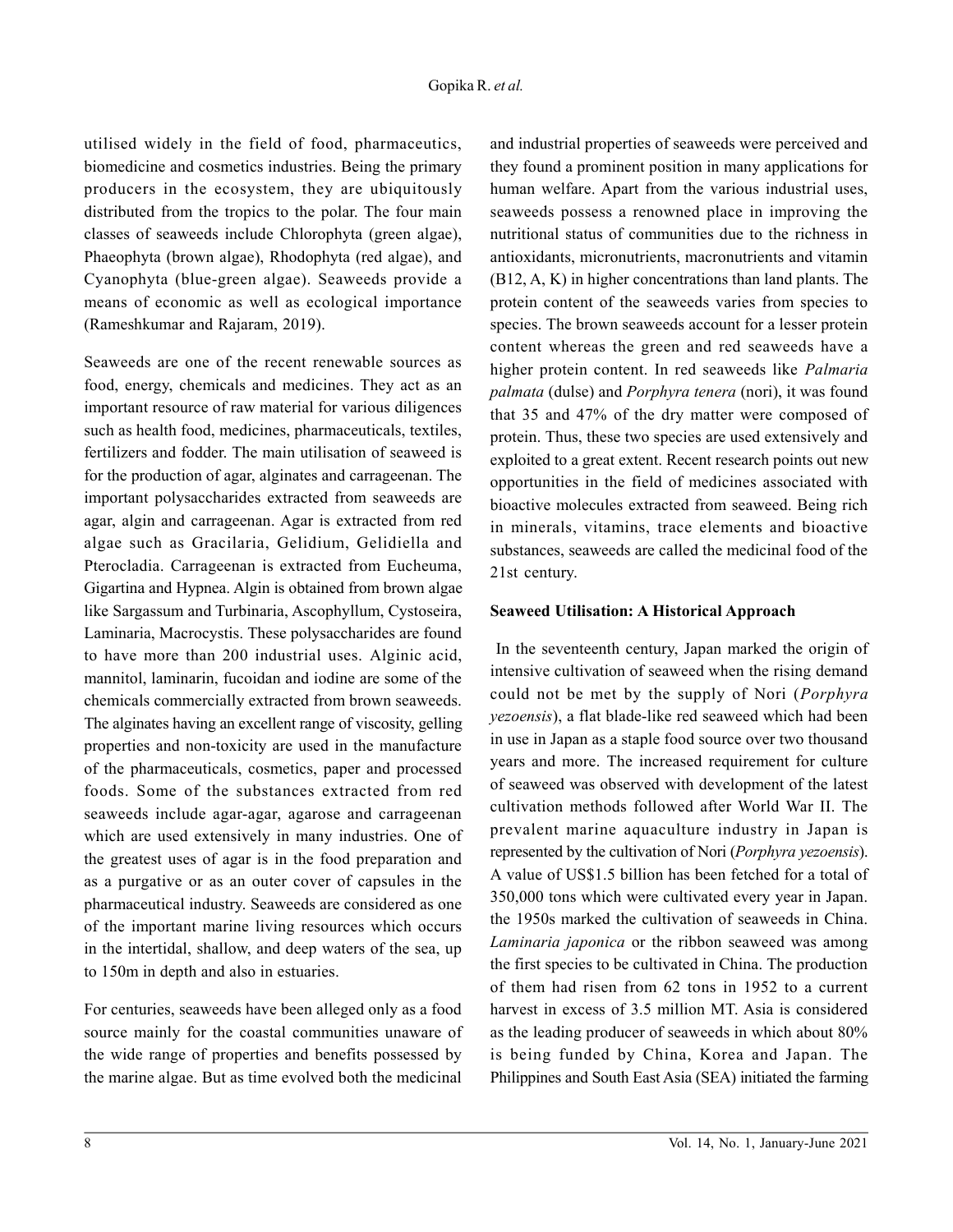of eucheuma seaweeds in 1969 and was subsequently initiated in Indonesia (Valderrama *et al.,* 2013). Tanzania accounts for the commercial harvest of Eucheuma seaweeds in East Africa (Mshigeni, 1984).

The year 1966 marked the exploitation of seaweeds in India on a commercial basis (Silas and Kalimuthu, 1987). The coast of Tamil Nadu and Gujarat and around Lakshadweep and Andaman and Nicobar Islands has an abundant growth of seaweeds in India. Mumbai, Ratnagiri, Goa, Karwar, Varkala, Vizhinjam and Pulicat in Tamil Nadu and Chilka in Orissa also account for the rich seaweed sources found in the coastal areas. About 60 species of commercially important seaweeds were found important among 700 species of marine algae found in intertidal and deep-water regions of the Indian coasts. *Gelidiella acerosa* and *Gracilaria* sp. are the agar yielding red seaweeds which are collected throughout the year and *Sargassum* and *Turbinaria* are the algin yielding seaweeds which are gathered seasonally from August to January on the Southern coast. The intertidal and sub tidal regions in Gujarat harbours are abundant seaweed resources on the west coast which possibly have a great potential for the development of seaweed-based industries in India (Mohamed, 2015). In Tamil Nadu, about 30-40% of the coastline has drift seaweeds (Subba Rao and Mantri, 2006). The seaweed industry, thus has evolved into a prominent industry by almost doubling its production of approximately 30 billion tons per year (Mac Monagail *et al.,* 2017). The two species of tropical red algae namely *Eucheuma denticulatum and Kappaphycus alvarezii*, cultured for carrageenan, accounts for a substantial part of the global seaweed production (Buschmann *et al.,* 2017).

#### **Seaweed Industries**

The coastal zones worldwide are being exploited to a greater extent to meet the developing demands for marine foods, commodities and other products. The flourishing population in the world has put pressure on the need for creating alternative sources of fish production. Along with procuring wild seaweeds, aquaculture has evolved as a steadily and rapidly growing industry to meet these

demands for seaweed. It was in the last decade when the seaweed industry increased its production to two-fold and had transformed into a prosperous industry in which the yearly production accounted for approximately 30 billion tons (Mac Monagail *et al.,* 2017).

The red algal species like *Kappaphycus* and *Eucheuma* are mainly cultivated and exploited for the extraction of carrageenan from them which is used extensively in processed food and cosmetics (Rimmer *et al.,* 2013). Seaweed farming to support the industry is considered as one of the most environmentally friendly forms of culture methods since it involves an insignificant amount of fertilizers. Seaweed farming for production of agar, alginates and carrageenan is usually endorsed as an efficient method for sustainability in aquaculture for coastal folks especially in the developing countries (Sievanen *et al.,* 2005).

 Seaweeds can be utilized for biofuel production. In a study by Sondak *et al*. (2017), Seaweed Aquaculture Beds (SAB) are used extensively to mitigate carbon dioxide in many Asian countries including China, India, Indonesia, Japan, Malaysia, Philippines, Republic of Korea Thailand, and Vietnam, and is in an early stage in Australia and New Zealand. The study clearly detailed on the aspect of carbon accumulation by increasing the area for seaweed beds and emphasised that a subsequent reduction of fossil fuels and reduction of carbon dioxide emissions can be made possible by converting the biomass of seaweeds to biofuels.

The monoculture of seaweed has flourished over the years since they are at the bottom in the food chain, relatively low input is required for the extraction of their nourishment from the sea. *Laminaria japonica*, which constitutes over half of the world's aquatic plant production is cultured on long-line ropes in the coastal waters of China (Fei *et al.,* 1999). It was only towards the culmination of the  $20<sup>th</sup>$  century, the idea of utilising algae as the nutrient scrubbers in the integrated culture of finfish, shellfish and crustaceans became recommenced and hence was later realized the importance of recycling waste by algae as one of the efficient and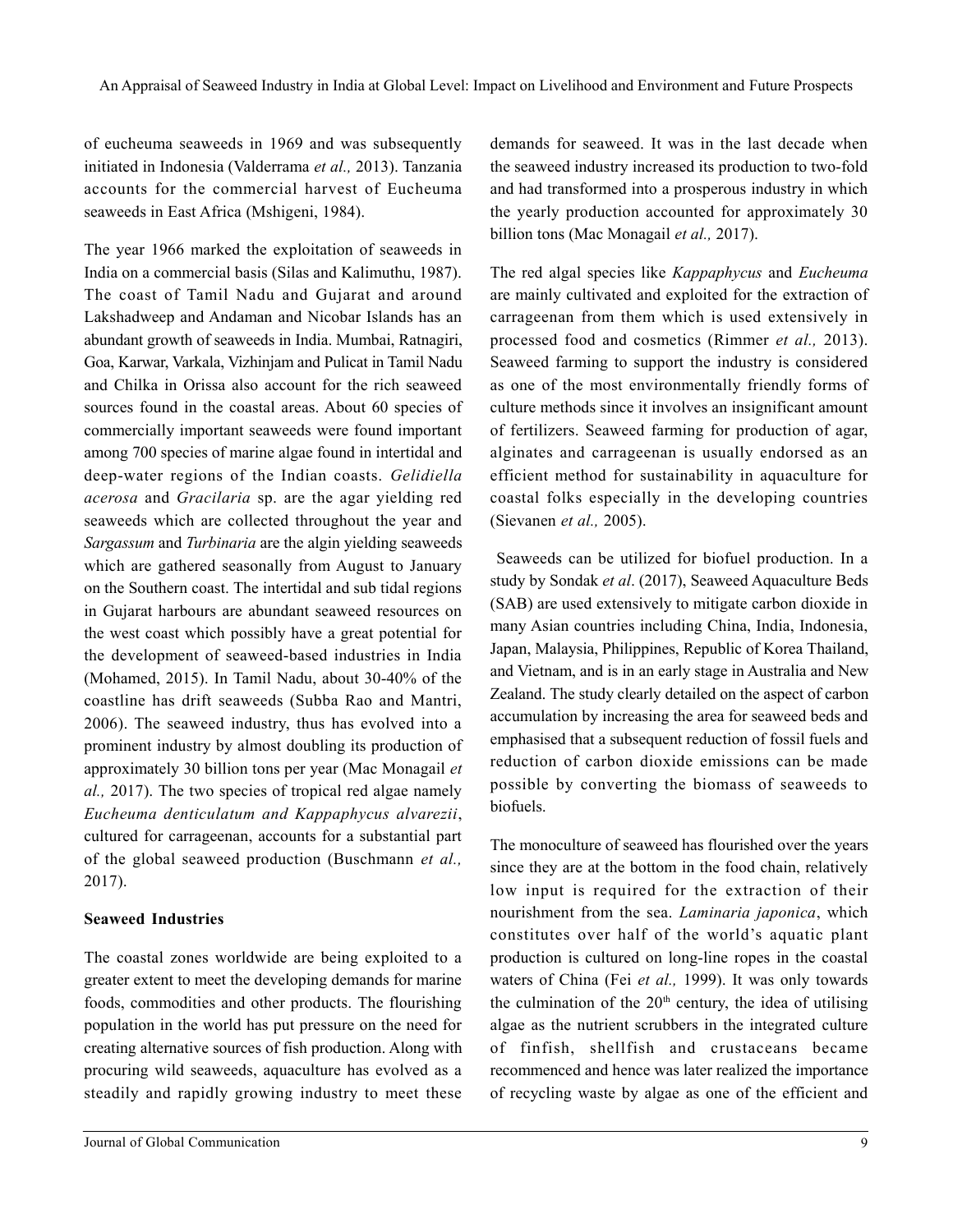economical measures to improve world mariculture sustainability. The removal of the wastes from seaweeds is usually sided with the help of two categories namely the open water and land-based cultivation system wherein the disposal and removal of wastes are difficult to control in the open water systems. The cultured as well as wild seaweeds are effectively utilized for human consumption or in industries.

One of the recent advancements from seaweeds is the area of development of ecological and sustainable feeds. Hence the aspect of the co-culture system between the seaweed and the shrimp is gaining worldwide acceptance. In this outlook, a study was conducted in which the green seaweeds were provided as food source on *Penaeus vannamei* intestinal bacterial communities. The bacteria were fed with different kinds of diet formulations as a trial for a period of 4 weeks. The diet formulations included only pellet, only *Ulva clathrate, Ulva clathrate* and pellet, only *Ulva lactuca* and *Ulva lactuca* and pellet. After the trial, a significant increase in final weight, weight gain and SGR were obtained for those fed with the green seaweeds rather than the pellet alone and a higher abundance of gut microbes were also found in them. This shows the growing importance of seaweeds in aquaculture integrated systems (González *et al.,* 2020).

In India seaweeds are naturally found and grown across the coasts of Tamil Nadu and Gujarat coasts. The seaweed culture in India provides occupation for various coastal communities. Farming of seaweed is mainly done by single rope floating raft method, fixed bottom long line method and Integrated Multi Trophic Aquaculture (IMTA) method. The seaweed farming in India is mainly initiated by Central Salt and Marine Chemical Research Institute (CSMCRI) and Marine Algal Research Station (MARS), Mandapam, Tamil Nadu. They developed sustainable methods for the cultivation of seaweeds like *Gracilaria edulis* and *Gelidiella acerosa* which are widely used in food and pharmaceutical industries and have good demand in the market. The current seaweed cultivation in India originally emerged from a strain of *Kappaphycus alvarezii* (Doty) from the Philippines that was obtained by Central Salt and Marine Chemical Research Institute (CSMCRI)

in 1984 (Mantri *et al.,* 2017). Gujarat initiated outdoor culture with out-planting experiments at Port Okha during 1989-1996. Consequently during 1995-1997, various experimental trials were carried out at Mandapam, Tamil Nadu (Eswaran *et al.,* 2002). One of the main difficulties confronted in the agar industry in India is the poor quality of raw material (Kaladharan and Kaliaperumal, 1999).

#### **Seaweed Production**

In 2005, global seaweed production totalled 14.7 million tonnes, of which the culture sector contributed 13.5 million tonnes, while the harvest from the wild was vaguely above 1.2 million tonnes. After a decade in 2015 the total production was multiplied to 30.4 million tonnes, with the culture and capture sectors contributing 29.4 million tonnes and 1.1 million tonnes respectively. Apart from wild harvest of seaweed from open seas and waterbodies, seaweed also is cultivated on a wide scale in many regions of the world. The red seaweeds namely *Kappaphycus* and *Eucheuma* dominates the worldwide seaweed culture followed by the brown algae *Laminaria*. The cultivation of *Kappaphycus* and *Eucheuma* on a global extent started in Philippines during the 1960's with the first commercial production in 1970's. In 2018, the top 10 countries produced 96% of the global total of 2,165,675 metric tons. Asia stands as the world leader in seaweed cultivation and more than 80% is contributed by China, Korea and Japan.

Seaweeds dominate the production of aquatic plants. In the recent scenario, the global seaweed processing industry is one of the major growing industries in the world. It is estimated that about 27 million tonnes of seaweeds are utilised annually, collected either as wild harvest or cultivated in onshore or offshore farms, where the bulk production is mainly contributed from aquaculture. In 2015, the production of seaweeds was about less than five percent from wild harvest, done by harvesting of seaweeds by hand or collection of beach cast/ drift algae. The macroalgal products have a large and diverse range of applications. The seaweed hydrocolloid industry, mainly agar, alginate and carrageenan, showed 2-3% growth per year wherein the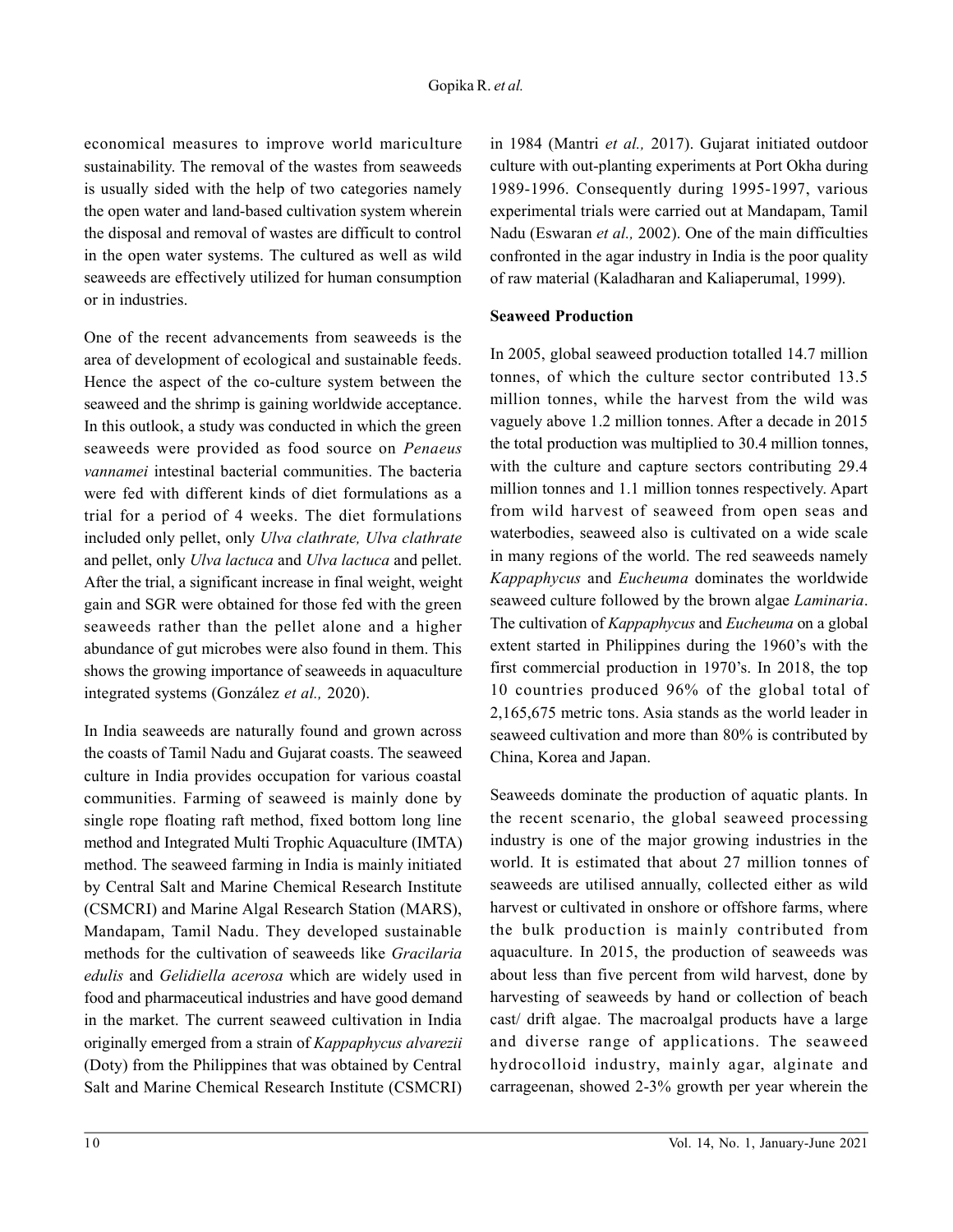raw material and production aspects were dominated by Asia-Pacific region. The seaweed industry is estimated to have an annual value of US\$4.8 billion, in which human food products contribute the largest share and US\$1.058 billion is mainly based on seaweed hydrocolloids (Porse and Rudolph, 2017). Globally, about 221 species of seaweeds are utilised, with 145 for food and 101 for phycocolloid production which includes 32 chlorophytes, 125 rhodophytes and 64 phaeophyta (Zemke-White and Ohno, 1999). The most intensively cultivated seaweeds include the brown algae *Laminaria japonica, Undaria pinnatifida* and the red algae namely *Porphyra* spp., *Euchema* spp., *Kappaphycus alverezi* and *Gracilleria* spp.

### **Seaweed Resources in India**

It has been reported that from Indian waters a standing crop of 16,000 MT of Sargassum and Luminaria has been produced every year. The total production of seaweed from India was 6 lakh tonnes in 2000. The annual production of dry agar ranges from 110 to 132 MT whereas the algin production ranges between 360 to 540 MT.

Indian seaweed industry suffers from absence of infrastructure facilities at commercial level and lack of policy support hinders augmenting production with high yielding varieties. The potential annual production of seaweed from India is 87,000 MT and the nation can be one among the highest producers in the world. However, the present production is only 2.5% of the estimated potential. The dispensation of macro-algae is limited to agar-agar and factories are working at 50% capacity. Seaweeds are found in abundance along the Tamil Nadu and Gujarat coasts, Lakshadweep and Andaman and Nicobar Islands. Rich seaweed beds are found around Mumbai, Ratnagiri, Goa, Karwar, Varkala, Vizhinjam and Pulicat in Tamil Nadu and Chilka in Orissa. Out of approximately 700 species of marine algae found in both inter-tidal and deep-water regions of the Indian coast, nearly 60 species are commercially important.

The seaweed industry in India is mostly a cottage industry centred only on the natural stock of agar-yielding red seaweeds, mainly *Gelidiella acerosa* and *Gracilaria* *edulis*, and algin yielding brown seaweeds species like *Sargassum* and *Tubineria*. Agar yielding red seaweeds such as *Gelidiella acerosa* and *Gracilaria* sp. and algin yielding brown algae such as *Sargassum* and *Turbinaria* are collected throughout the year and seasonally from August to January on Southern coast, respectively. Natural stocks of seaweed are usually insufficient to congregate the industrial demand. Seaweed cultivation on a commercial scale can help to reduce the demand-supply gap. Joining hands with CSMCRI, research organisations like Central Marine Fisheries Research Institute (CMFRI), Gujarat Livelihood Promotion Company (GLPC) and other institutes are engaged in research and development of seaweed farming. Small farmers residing near the coast are motivated to take up seaweed cultivation, thus benefiting from not just high value-added incomes but nutrition. ICAR-Central Institute of Fisheries Technology, Cochin is engaged in active research on value added products from seaweeds.

### **Role of Women in Seaweed Sector**

## *Wild harvesting of seaweed*

Manual collection/harvesting of seaweed from the natural habitat is a source of livelihood especially for coast-based women. Around 5000 women in coastal villages of Ramanathapuram, Tuticorin, Kanyakumari. In Ramanathapuram district of Tamil Nadu coast, women venture into the sea for harvesting indigenous seaweed – Gelidium or Marikoluthupaasi and Gracilaria or Korai paasi*.* These are red seaweeds used in the manufacture of agar – a gelatinous substance which is sourced as a thickener in foods like jellies and desserts – as well as to make a liquid fertiliser. Seaweed harvesting is the only source of livelihood for women living in the state's remote fishing villages, which have little, if any, access to metalled roads and public transportation. The women venture into the sea at least 12 days a month except during the fish breeding season in April, May and June. Around 2000 women are involved in the wild harvest of seaweed from Pamban to Tuticorin stretch in Tamil Nadu.

Women carry protective gear, clothes and a net bag, and join a group of women – aged between 30 years and 60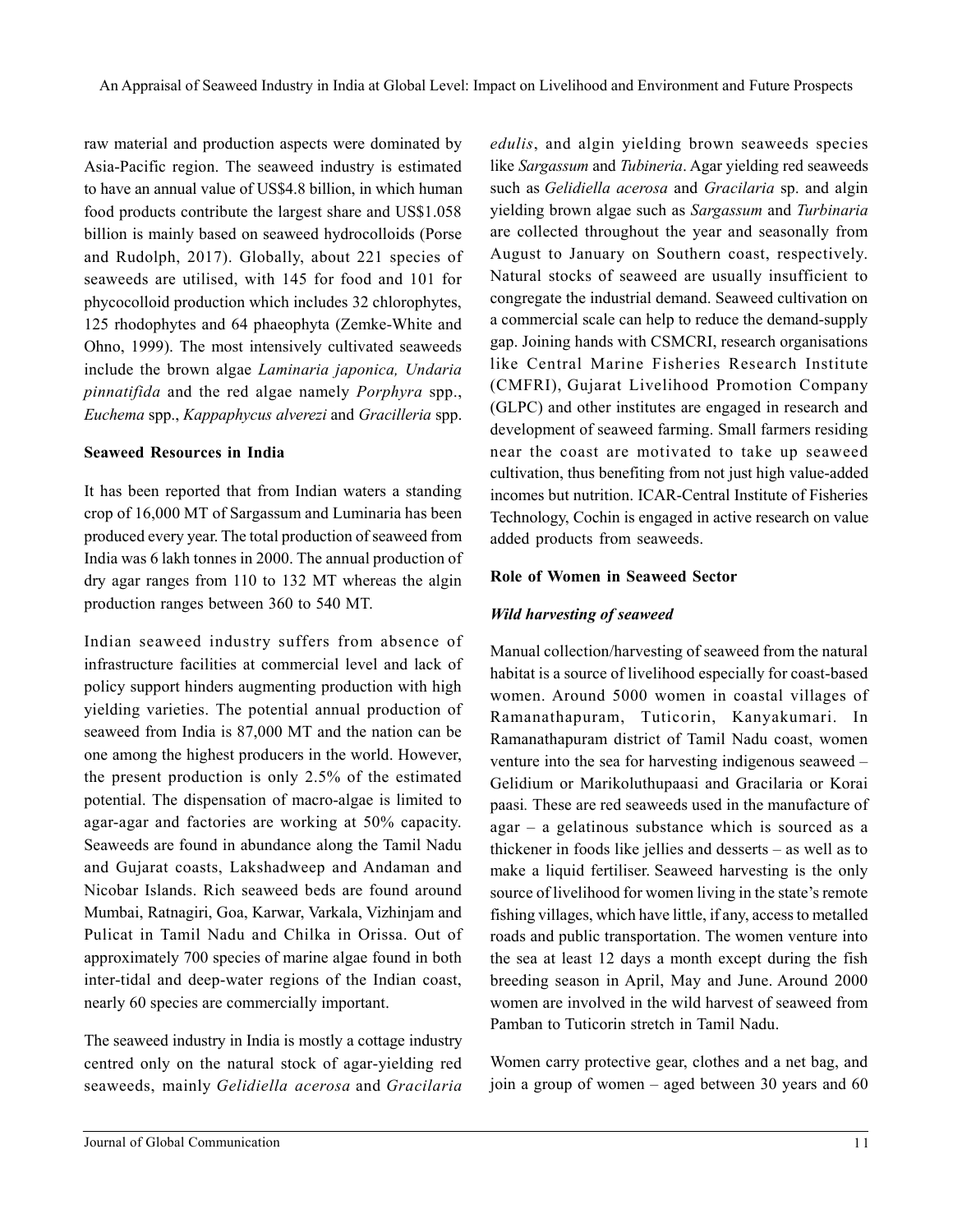years head towards the sea, where they catch boats to take them to the nearby islands. These are goggles for their eyes, strips of cloth wound around their fingers, and rubber slippers to prevent their feet from being cut on sharp rocks. Braving strong winds and powerful currents, they stay in the water for nearly six hours till they have filled their bags with seaweed. In the winter, the women choose to work off the islands of Appatheevu, Paliyamani, Mullitheevu, Vazhatheevu and Yanaparavai that are just a few hours away. In the summer, they risk venturing farther away, to three islands called Nallatheevu, Challi, Upputhanni that are two days away by boat. When going to more distant islands, sometimes they have to stop over at an island mid-way for the night. Each harvester can collect at least 25 kg of wet seaweed in a day. They earn Rs 15 per kg for dry Korai paasi and Rs 80 per kg for dry Marikoluthu seaweed. On average, each woman earns Rs 3,000 a month. There has been a drastic fall in the growth of seaweed, which has been attributed to overexploitation, a rise in the surface temperature of the sea and increased trawler movement. Another concern is that the women are operating illegally. The 21-odd islands from where they harvest seaweed are protected under the Gulf of Mannar Marine National Park, which comes under jurisdiction of the Forest Department. Each harvesting trip carries with it the risk that the women will be spotted by officials of this department and fined Rs. 10,000.

#### *Seaweed Cultivation*

Women play an important and complex role in seaweed farming in many developing countries ranging from small scale farming activities as well as mini-scale development of value-added products centred on the seaweed species cultured. In SE Asia seaweed cultivation is mainly a family-oriented business which encompasses all members of the family, whether nuclear or extended. Economic gains from seaweed farming has offered progressive and constructive vagaries in the quality of life of the family members concerned. Seaweed collection and cultivation is a significant livelihood choice for the coastal fisherwomen of India which augments their household income. As the farming areas are intertidal zones, women and children are able to safely access seaweed plots. These factors allow women, in particular, a vital chance to acquire income for themselves and their families while the men work as fishermen and in other sectors.

Women have contributed immensely to the seaweed farming sector playing a significant role in the sustainability of this sector with their perseverance, endurance and resilience and have illustrated persistence in the time of crises. With such women spearheading the seaweed industry, the advances will be shared with whole families and also other community members, since mothers are powerful anchors of the families in various countries. Anon (2003) emphasizes encouragement of a unified culture of seaweeds and shrimps in aquaculture as seaweeds enact as scrubbers in easing nutrient load and refining the environment.

#### **Seaweed Based Product Development**

The presence of functionally bioactive compounds in seaweeds has paved the way for the development of nutraceuticals/functional foods and various other valueadded products from different seaweed species and is a remedy for addressing the malnutrition problem prevailing in young children and pregnant women of our country. The daily iodine requirement for adults  $(150 \mu g/day)$  can be easily met by small quantities of seaweed especially by kelps with an iodine content of about 1500-8000 parts per million. For the development of the products the biochemical characterisation of seaweed species is important. ICAR-CIFT has the expertise to carry out the process with the aid of sophisticated equipment available. The institute has carried out several imperative works in the area of development of value-added products from seaweeds. Seaweed based biscuit, for example, was prepared by incorporating green seaweed (*Caulerpa racemose*) at various levels and its sensory evaluation yielded a 9-point Hedonic scale. The increase in seaweed concentration in the biscuits increased the anti-oxidative nature of the biscuits and the total phenolic content which ranged from 30.1- 41.4 µg/ml. The production technology was transferred to an Indian Entrepreneur and the product is available in the market. Seaweed based ice cream, seaweed nutridrink, seaweed based extruded snacks and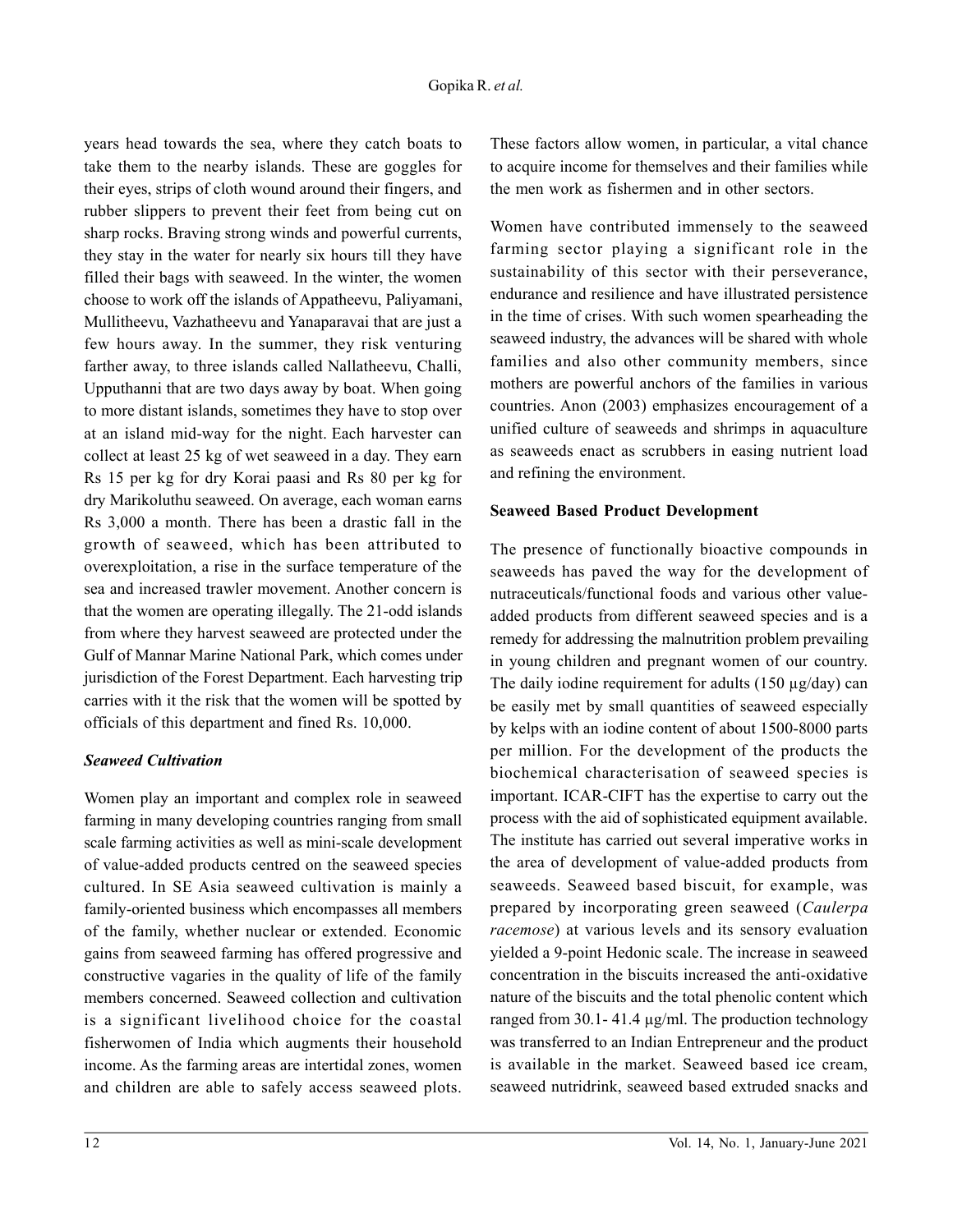dried *Ulva* powder as one of the ingredients in pasta are some of the products developed successfully by ICAR-CIFT, Cochin which has gained an affirmative recognition to the institution. Apart from the edible products, gelatinseaweed polysaccharides edible films and carrageenanbased ointment incorporating *Kappaphycus alvarezii* were developed. The carrageenan-based hand sanitizer using carrageenan, isopropyl alcohol and aloevera gel was prepared. The antiviral property of carrageenan makes the hand sanitizer unique. The technology has been transferred to Kerala Nutraceutical Pvt Company LTD. Other products developed based on seaweed were the alginate based composite scaffolds, which was advanced by a combination of two techniques such as vacuum drying followed by freeze drying and seaweed extractbased bioplastic prepared with varying combinations of agar and sodium alginate.

### **Consumer Perception Towards Seaweed-based Products**

By the turn of 2020, it is expected that the world food and grocery retail market will reach 12.24 trillion US\$ from 8.77 trillion US\$ in 2015. Globally, there is a growing trend for value added, convenient and fresh foods. Items including packaged food and drinks are poised to acquire a considerable share in the food market. NSSO surveys on per capita household expenditure on various goods and services point out that urban households spend more (around 80%) a month than their rural counterparts.

Departures from established food patterns have been observed on type of food consumed, where and with whom consumers prefer to consume food and even in the perception of acceptability or appropriateness of given food items. Even the quantum of eating has been observed to be changed like having snacks instead of a main meal. Rising population and improved expenditure power of people has enhanced the accessibility of premium food products. Changing consumer lifestyle, has forced the consumers to go for nutrient rich food with fibre content as he/she cannot afford an elaborate diet due to paucity of time. Food manufacturers around the world are



**Figure 1: Top ten global seaweed producers ('000 MT/yr)** *Source*: FAOSTAT



**Figure 2: Seaweed capture production in India** *Source:* FAOSTAT

experimenting with new, nutritious and niche products which will suit the requirements of today's younger generation. Taking into consideration the changing consumer behavior, and market orientation towards healthy foods, through an ongoing research project on seaweed, ICAR-CIFT has formulated diversified products from seaweed, like biscuits, health drinks and nutribar. Consumer preference and willingness to buy such food products was tested from a wide consumer base in Kerala.

The effect of consumer distinctiveness on the recognition of new seaweed products was studied by collecting responses from a sample of 112 consumers in Ernakulam district. The sampling adopted was convenience sampling from consumers belonging to Low, Medium and Highincome groups based on their annual income. The variables 'consumer innovativeness' to try new products, 'consumer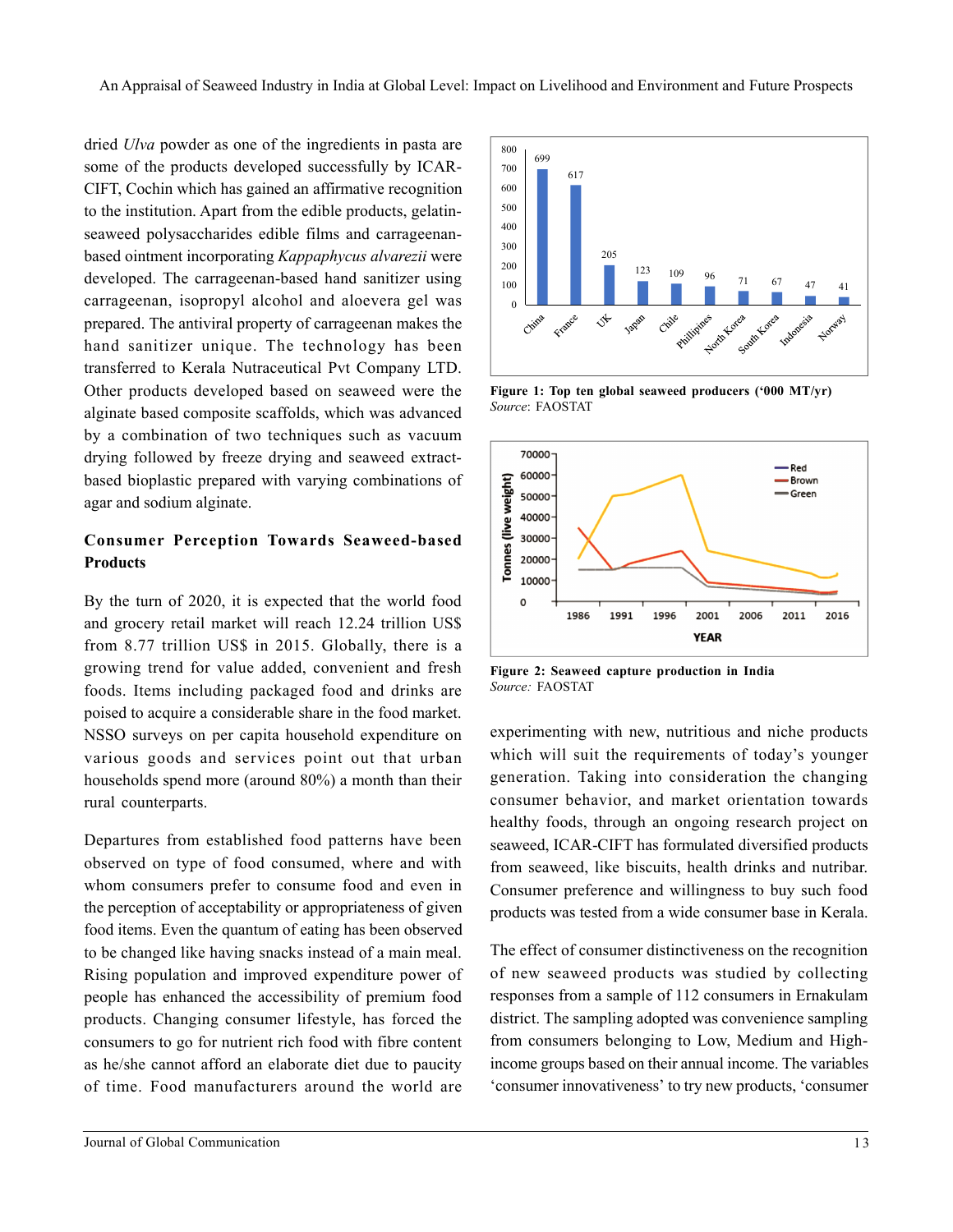| Variable                | <b>Dimension</b>                | <b>Component scores</b> |
|-------------------------|---------------------------------|-------------------------|
| Consumer innovativeness | Know more about the products    | 0.72                    |
|                         | Product form, shape convenience | 0.81                    |
| Consumer beliefs        | Value for money                 | 0.69                    |
|                         | Family acceptance               | 0.63                    |
|                         | Ease of availability            | 0.64                    |
| Consumer knowledge      | Nutrient rich                   | 0.74                    |
|                         | Contains Dietary fibre          | 0.77                    |
|                         | Safe for consumption            | 0.62                    |
| Peer influence          | First to buy new product        | 0.76                    |
|                         | Buy newer product               | 0.79                    |
|                         | First to know about the product | 0.61                    |

**Table 1: Factor analysis of the variables**

beliefs', 'peer influence' and 'consumer knowledge' (about the product) which influence the consumers for accepting new seaweed products were chosen for the study. Pretested schedules prompting responses on a 5-level Likert scale were distributed to consumers frequenting a popular shopping mall in Ernakulam. Out of the 150 questionnaires distributed only 112 responses were usable. Respondents belong to Low : < Rs. 5 lakh  $(38\%)$ , Medium : Rs. 5 lakh – Rs.10 lakh  $(49%)$ ) and High:  $>Rs.10$  lakh  $(13%)$  income groups. Assuming the Null hypothesis as existence of relationship between the four variables and consumer acceptance of the new products, factor analysis was performed. Factor analysis of the four variables showed factor scores above 0.6 for each of dimensions tested and is shown in Table 1.

Cronbach's  $\alpha$  for reliability was 0.413 for innovativeness, 0.711 for beliefs, 0.753 for knowledge and 0.687 for peer influence. The marketing strategy should concentrate on consumer beliefs and knowledge. Popularization efforts through exhibitions and news coverage will widen the consumer base for the seaweed products. Further target groups for the products will be the consumers who spend at least Rs.500 for this category of food.

## **Future Research Aspects and Challenges**

The global production and processing of seaweeds has increased drastically from 14.7 million tonnes in 2005 to 30.4 million tonnes in 2015, contributed by both culture and capture sectors. Within the present scenario of the seaweed production blooming in recent years, concern has arisen for implementing stringent policies mainly to ensure the sustainability of the seaweed industry. The augmented use of seaweeds in medicines, cosmetics and various other fields has urged the policy makers to enact laws and regulations to safeguard the industry. The challenges confronted include efficient resource management in coastal regions, ensuring disease free seed banks in order to reduce the complete dependence on limited genetic stocks and to establish resilient biosecurity guidelines to lessen the infestation of non-indigenous pests and pathogens into the culture areas. Development of seaweed-based nutraceuticals and functional foods are the need of the hour, but currently it is at a stage of infancy. The development of these products will advance the health status of people in India, especially the younger children and pregnant women deprived of daily nutrition. The export of the products will also contribute in boosting the economy of the country through foreign exchange.

he coastline of India is about 8000 km in length and about 40% of the population lives along the coastline. Still, most of the coastline remains untapped for seaweed cultivation. Mohammed (2016) listed the major problems in the seaweed industry as (i) overexploitation leading to scarcity of raw material, (ii) poor quality raw material, (iii) labour shortages during the paddy harvesting and transplanting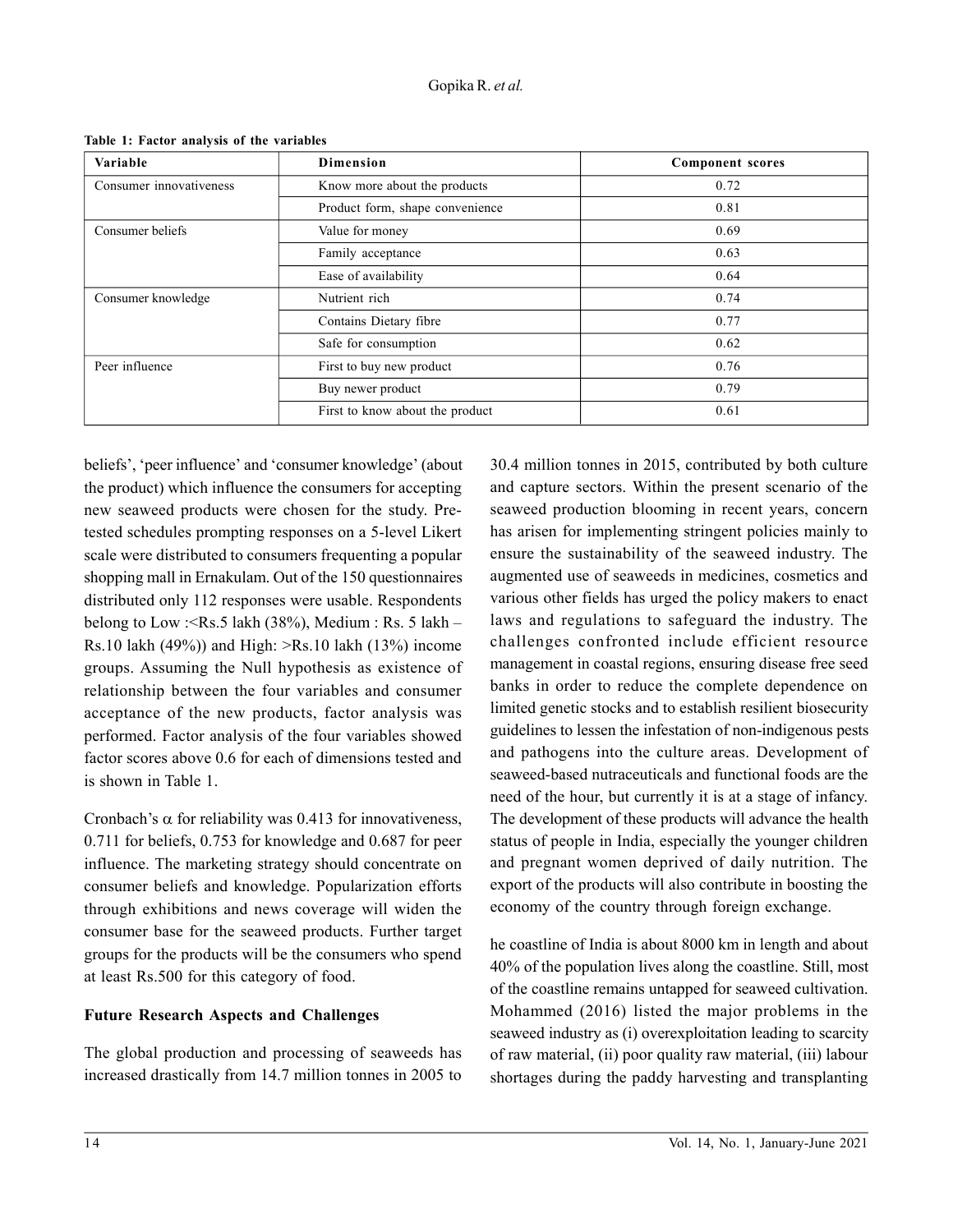season, (iv) lack of technology to improve processed product quality, and (v) lack of information on new and alternative sources of raw materials. Efforts are required to disseminate suitable harvesting techniques which will aid in increased production. Extensive surveys need to be conducted to identify suitable sites for large-scale seaweed culture. The stakeholders in the sector are demanding more virulent seed to increase the production through farming. The wild seaweed stock seems depleting over the years which threatens the very livelihood of thousands of women who depend on harvesting seaweed from sea. An increase in the surface temperature of the sea because of climate change and overexploitation of seaweed are the likely reasons for the diminishing harvest. The women involved in this sector demand that their livelihood be recognised by the government so that their rights are protected. The shortage of raw material has caused leading seaweed processors utilising only 25% capacity. There were 37 agar industries in Madurai in which 7 are functioning and are not processing even  $40\%$ of their capacity

## **Policy Recommendations**

- There exists a requisite to map biodiversity and quantitative estimates of economically important seaweeds along the Indian coast.
- The possibility of employing remote sensing techniques shall be explored to monitor the seaweed beds along the Indian coast on a timely basis.
- Require establishing a national facility for Marine macro algal herbarium collection (844 seaweeds have been reported from Indian coast) and the seaweed collection shall be explored for R&D activities.
- Seaweed gains significance as a prospective bioactive compound in the area of pollution control and waste water management systems despite its functional usage in the field of food and biomedicine.
- Require certification by marine stewardship council, since large scale exploitation of seaweed for its industrial exploitation of our nation based on the south-east coast.
- Despite its wide usage in the food industry, presently they promise a wide range of exploitation in the field of pharmaceutics, biomedicine and cosmetics. Hence there is an immediate requirement to expand the seaweed cultivation in our nation.
- To optimise the yield to avoid crashing of crops, carrying capacity has to be carried out in seaweed farming sites.
- To promote the seaweed cultivation in India, seeds of commercially important seaweeds like *Kappaphycus*, Gracilaria, *Gelidiella*, *Eucheuma* have to be imported from countries where they are cultivated after obtaining necessary clearance.
- Top priority shall be given to *Kappaphycus alverazii* due to its harvesting ease and persistence of intrinsic bioactive compounds like carrageenan especially in the region of Gulf of Mannar coast, Andaman and Nicobar and Lakshadweep islands.
- Special insights have to be given in the area of extractive aquaculture since seaweeds have their pronounced usage in cleaning the excess nutrients in the polluted water bodies due to their ability to clean excess nutrients in polluted waters.
- Environment friendly disposal of waste should be practised frequently.

## **CONCLUSION**

Though Indian subcontinent is blessed with abundant seaweed resources of commercial and nutritional significance, the number of well-established seaweed industries are relatively scanty as compared to countries such as China, Japan, Indonesia, Philippines, Korea, Malaysia etc. In the global scenario, the seaweed industry has witnessed substantial socio-economic benefits to marginalized coastal communities especially in some developing countries, which have limited access to alternative resources to boost their economic activities. It is interesting to note that it has emerged as one of the most relevant opportunities in some communities to improve their livelihood strategies. Since the rising global